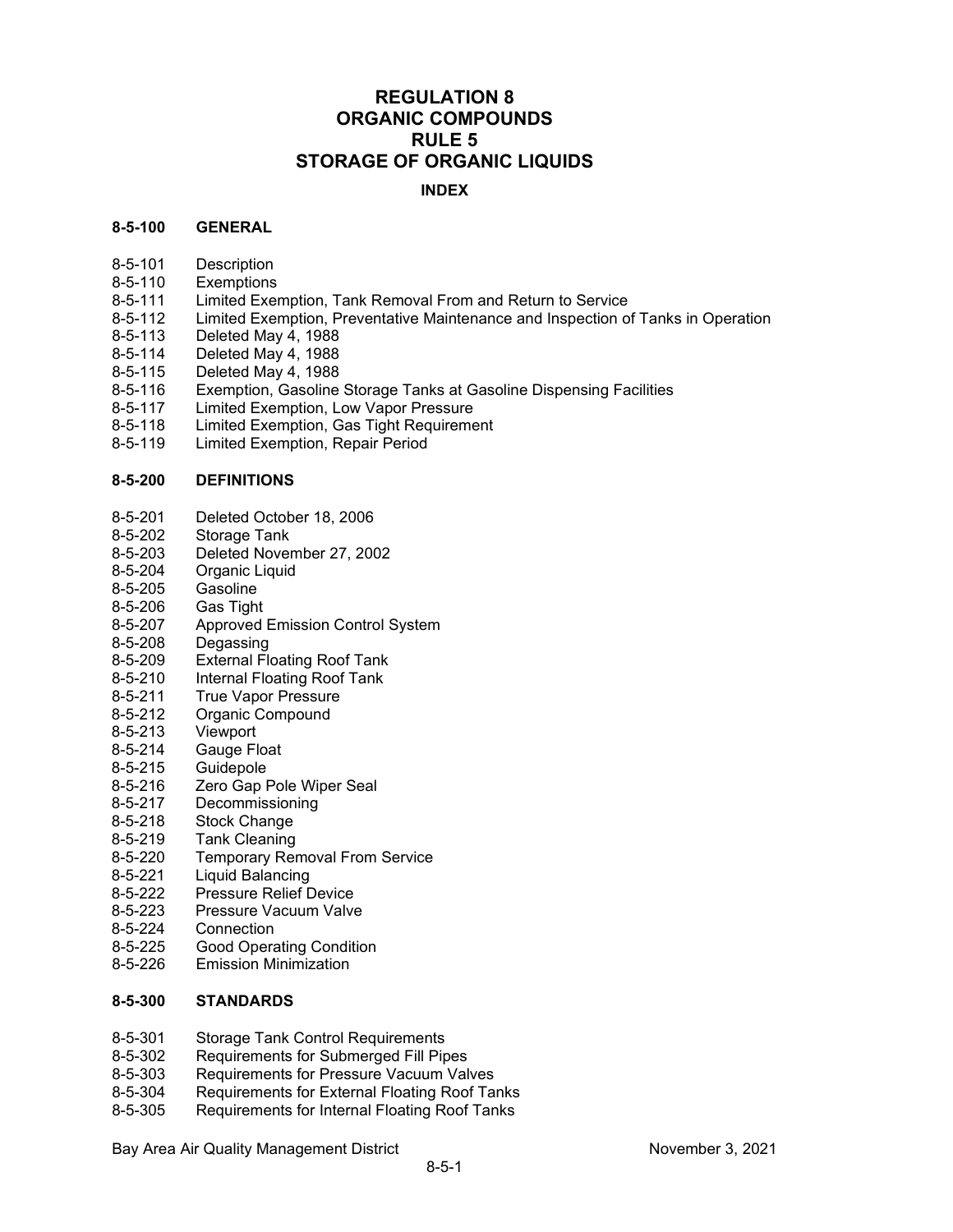- 8-5-306 Requirements for Approved Emission Control Systems<br>8-5-307 Requirements for Fixed Roof Tanks, Pressure Tanks are
- 8-5-307 Requirements for Fixed Roof Tanks, Pressure Tanks and Blanketed Tanks<br>8-5-310 Deleted May 4, 1988
- Deleted May 4, 1988
- 8-5-311 Deleted November 27, 2002
- 8-5-312 Deleted January 20, 1993
- 8-5-313 Deleted January 20, 1993
- 8-5-314 Deleted January 20, 1993
- 8-5-320 Floating Roof Tank Fitting Requirements
- 8-5-321 Primary Seal Requirements<br>8-5-322 Secondary Seal Requiremer
- 8-5-322 Secondary Seal Requirements<br>8-5-323 Deleted January 20, 1993
- 8-5-323 Deleted January 20, 1993
- 8-5-324 Deleted January 20, 1993
- 8-5-325 Deleted January 20, 1993<br>8-5-326 Deleted May 4, 1988
- Deleted May 4, 1988
- 8-5-327 Deleted May 4, 1988
- 8-5-328 Tank Degassing Requirements
- 8-5-329 Deleted November 27, 2002
- 8-5-330 Deleted November 27, 2002
- **Tank Cleaning Requirements**
- 8-5-332 Sludge Handling Requirements

### **8-5-400 ADMINISTRATIVE REQUIREMENTS**

- 8-5-401 Inspection Requirements for External Floating Roof Tanks
- 8-5-402 Inspection Requirements for Internal Floating Roof Tanks
- 8-5-403 Inspection Requirements for Pressure Relief Devices
- 8-5-404 Inspection, Abatement Efficiency Determination and Source Test Reports
- 8-5-405 Deleted October 18, 2006<br>8-5-410 Deleted May 4, 1988
- 8-5-410 Deleted May 4, 1988<br>8-5-411 Enhanced Monitoring
- Enhanced Monitoring Program
- 8-5-412 Monitoring of Leaking Pontoons

### **8-5-500 MONITORING AND RECORDS**

- 8-5-501 Records
- 8-5-502 Source Test Requirements
- 8-5-503 Deleted October 18, 2006

### **8-5-600 MANUAL OF PROCEDURES**

- 8-5-601 Analysis of Samples, Reid Vapor Pressure<br>8-5-602 Analysis of Samples. True Vapor Pressure
- Analysis of Samples, True Vapor Pressure
- 8-5-603 Determination of Abatement Efficiency
- 8-5-604 Determination of Applicability Based on True Vapor Pressure
- 8-5-605 Measurement of Leak Concentrations and Residual Concentrations
- 8-5-606 Analysis of Samples, Tank Cleaning Agents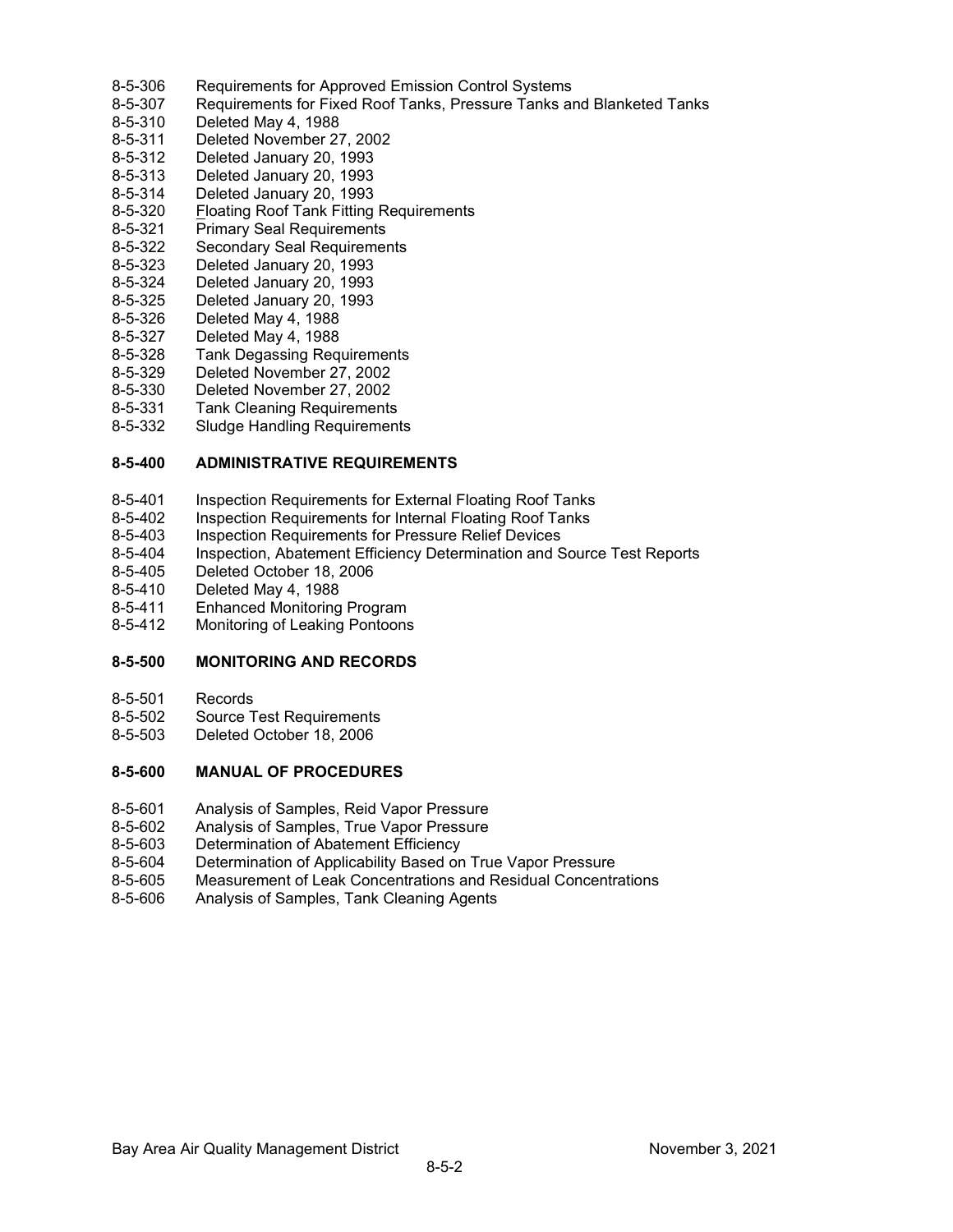### **REGULATION 8 ORGANIC COMPOUNDS RULE 5 STORAGE OF ORGANIC LIQUIDS**

(Adopted January 1, 1978)

### **8-5-100 GENERAL**

**8-5-101 Description:** The purpose of this rule is to limit emissions of organic compounds from storage tanks.

Note: New storage tanks may also be subject to Regulation 10 and storage tanks located at bulk plants may also be subject to the requirements of Regulation 8, Rule 6 or Rule 33.

*(Amended 9/4/85; 5/4/88; 1/20/93; 10/18/06)*

**8-5-110 Exemptions:** This rule does not apply to emissions from the following sources: 110.1 Storage tanks having a capacity of less than 1.0  $m^3$  (264 gal).

- 110.2 Any storage tank installed prior to January 4, 1967, which is not used for storage of gasoline to be dispensed to internal combustion engine fuel tanks, and is either of a capacity of less than 7.6  $m<sup>3</sup>$  (2,008 gal), or an underground tank with an offset fill line.
- 110.3 Any above ground gasoline tank of 7.6  $\text{m}^3$  (2,008 gal) or less capacity installed and in service prior to January 9, 1976, and equipped with a submerged fill pipe.

*(Amended 5/4/88; 1/20/93; 11/27/02, 10/18/06)*

- **8-5-111 Limited Exemption, Tank Removal From and Return to Service:** The requirements of Sections 8-5-304, 305, 306 and 307 shall not apply to storage tanks during or after tank decommissioning, and shall not apply during temporary removal from service provided that the operator complies with the following requirements:<br>111.1 The operator shall notify the APCO. This notification shall identify the spec
	- The operator shall notify the APCO. This notification shall identify the specific requirement for which an exemption is necessary and explain how the planned or performed activities necessarily prevent compliance with those requirements. The notification requirement may be satisfied in one of the following ways:
		- 1.1 Three days prior to such work being done, written notification is received by the APCO; or
		- 1.2 Telephone notification is made to the APCO prior to such work being done, and written notice is received by the APCO within three days after such work has been done.
	- 111.2 The tank is in compliance with all applicable requirements of this rule at the time the notification in Section 8-5-111.1 is made.
	- 111.3 When the floating roof is resting on the leg supports, the process of filling, emptying, and refilling shall be continuous and shall be accomplished as rapidly as possible.
	- 111.4 Vapor recovery shall be used on tanks so equipped during filling and emptying procedures.
	- 111.5 Emissions shall be minimized during the period of exemption. If the tank interior is to be opened to the atmosphere through an access hatch or manway, as much product as possible shall be drained from the tank, and degassing equipment and an associated abatement device shall be connected and operated, as required by Section 8-5-328, as soon as possible.
	- 111.6 Effective January 1, 2007, if the tank operator discovers that the tank is not in compliance with all applicable requirements of this rule during the exemption period, telephone notification shall be made to the APCO within 24 hours of discovery and a written report that describes the non-compliance and any corrective actions taken shall be submitted within 60 days of discovery. This telephone notification and report are not required for tanks that are subject to deviation reporting requirements in a Major Facility Permit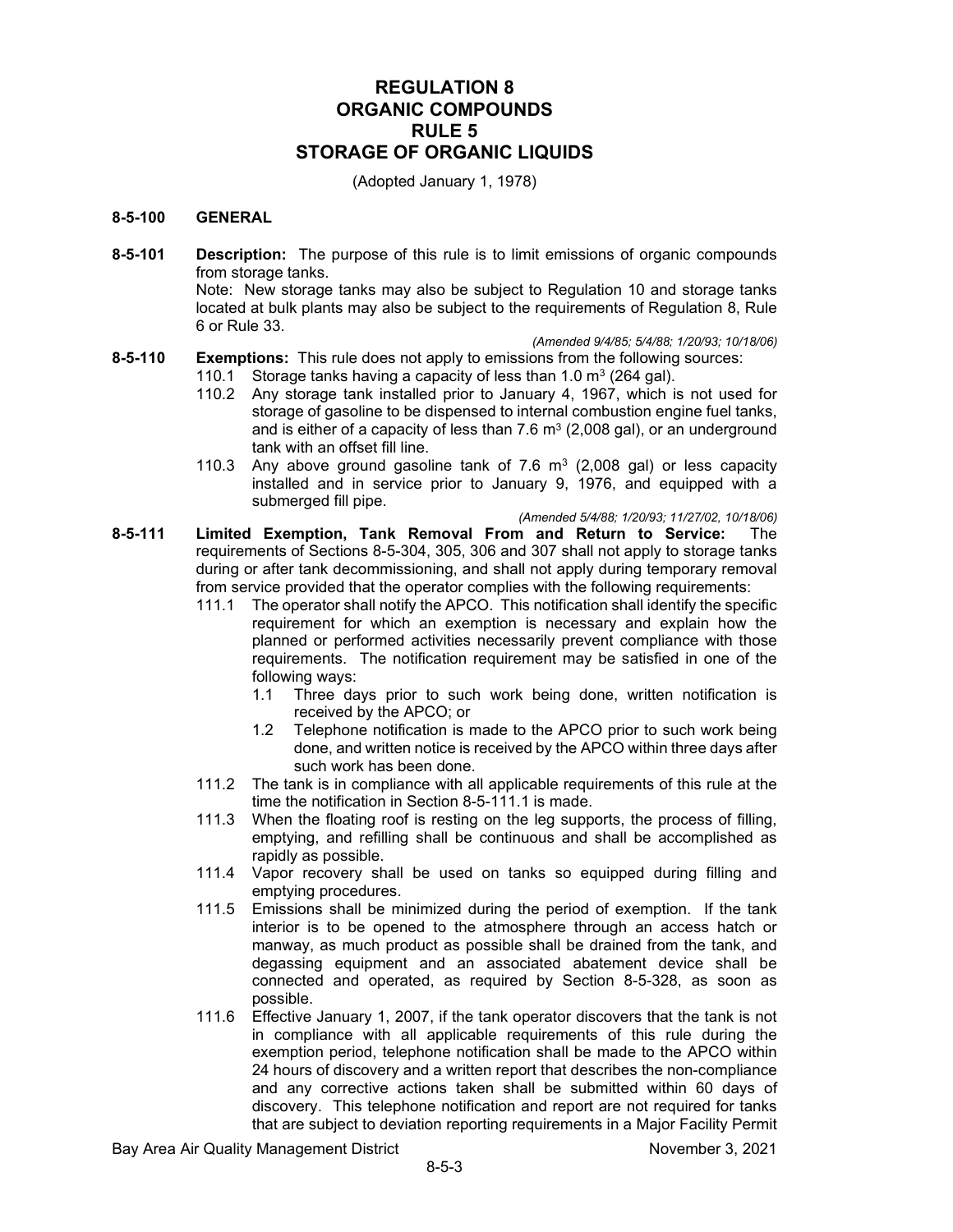issued pursuant to Regulation 2, Rule 6. Notification and reporting are not otherwise required when returning a tank to service.

- *(Amended 1/20/93; 12/15/99; 11/27/02; 10/18/06)* **8-5-112 Limited Exemption, Preventative Maintenance and Inspection of Tanks in Operation:** The requirements of Sections 8-5-304, 305, 306, 307.2, 307.3 and 328 shall not apply to storage tanks during preventative maintenance of a vapor control device, tank roof, roof fitting or tank seal; during primary seal inspection; or during removal and installation of a secondary seal provided that the operator complies with the following requirements:
	- 112.1 The operator shall notify the APCO. This notification shall identify the affected tank and the specific requirement for which an exemption is necessary, shall explain how the planned or performed activities necessarily prevent compliance with those requirements, and shall describe the measures to be taken to minimize emissions. For secondary seal installations, the type of installed seal shall be specified. The notification requirement may be satisfied in one of the following ways:
		- 1.1 Three days prior to such work being done, written notification is received by the APCO; or
		- 1.2 Except for secondary seal replacements, which are subject to Section 8-5-112.1.1, telephone notification is made to the APCO prior to such work being done, and written notice is received by the APCO within three days after such work has been done.
	- 112.2 The tank is in compliance with all applicable requirements of this rule at the time the notification in Section 8-5-112.1 is made.
	- 112.3 Product shall be moved neither in nor out of the storage tank and emissions shall be minimized.
	- 112.4 The time of exemption allowed under this section does not exceed 7 consecutive days.
	- 112.5 Effective January 1, 2007, if the tank operator discovers that the tank is not in compliance with all applicable requirements of this rule during the exemption period, telephone notification shall be made to the APCO within 24 hours of discovery and a written report that describes the non-compliance and any corrective actions taken shall be submitted within 60 days of discovery. This telephone notification and report are not required for tanks that are subject to deviation reporting requirements in a Major Facility Permit issued pursuant to Regulation 2, Rule 6.
	- 112.6 Effective June 1, 2007, the tank operator shall keep the following records for at least 24 months after each use of this exemption:
		- 6.1 The affected tank and the date and duration of the exemption;
		- 6.2 The preventative maintenance, inspection or other activity that was performed;
		- 6.3 The specific standards of this rule for which an exemption was necessary; and
		- 6.4 Actions taken to minimize emissions during the exemption period.
		- *(Adopted 9/4/85; Amended 5/4/88; 1/20/93; 12/15/99; 11/27/02; 10/18/06)*

## **8-5-113 Deleted May 4, 1988**

### **8-5-114 Deleted May 4, 1988**

- **8-5-115 Deleted May 4, 1988**
- **8-5-116 Exemption, Gasoline Storage Tanks at Gasoline Dispensing Facilities:** The provisions of this rule shall not apply to any gasoline storage tank located at a gasoline dispensing facility subject to the requirements of Regulation 8, Rule 7.
	- *(Adopted 1/20/93; Amended 10/18/06)*
- **8-5-117 Limited Exemption, Low Vapor Pressure:** The provisions of this rule, except for Section 8-5-307.3, shall not apply to tanks storing organic liquids with a true vapor pressure of less than or equal to 25.8 mm Hg (0.5 psia) as determined by Sections 8- 5-602 or 604.
- *(Adopted 1/20/93; Amended 11/27/02; 10/18/06)* **8-5-118 Limited Exemption, Gas Tight Requirement:** The gas tight requirement of Section 8-5-306.2 shall not apply to tanks at facilities that are subject to the requirements of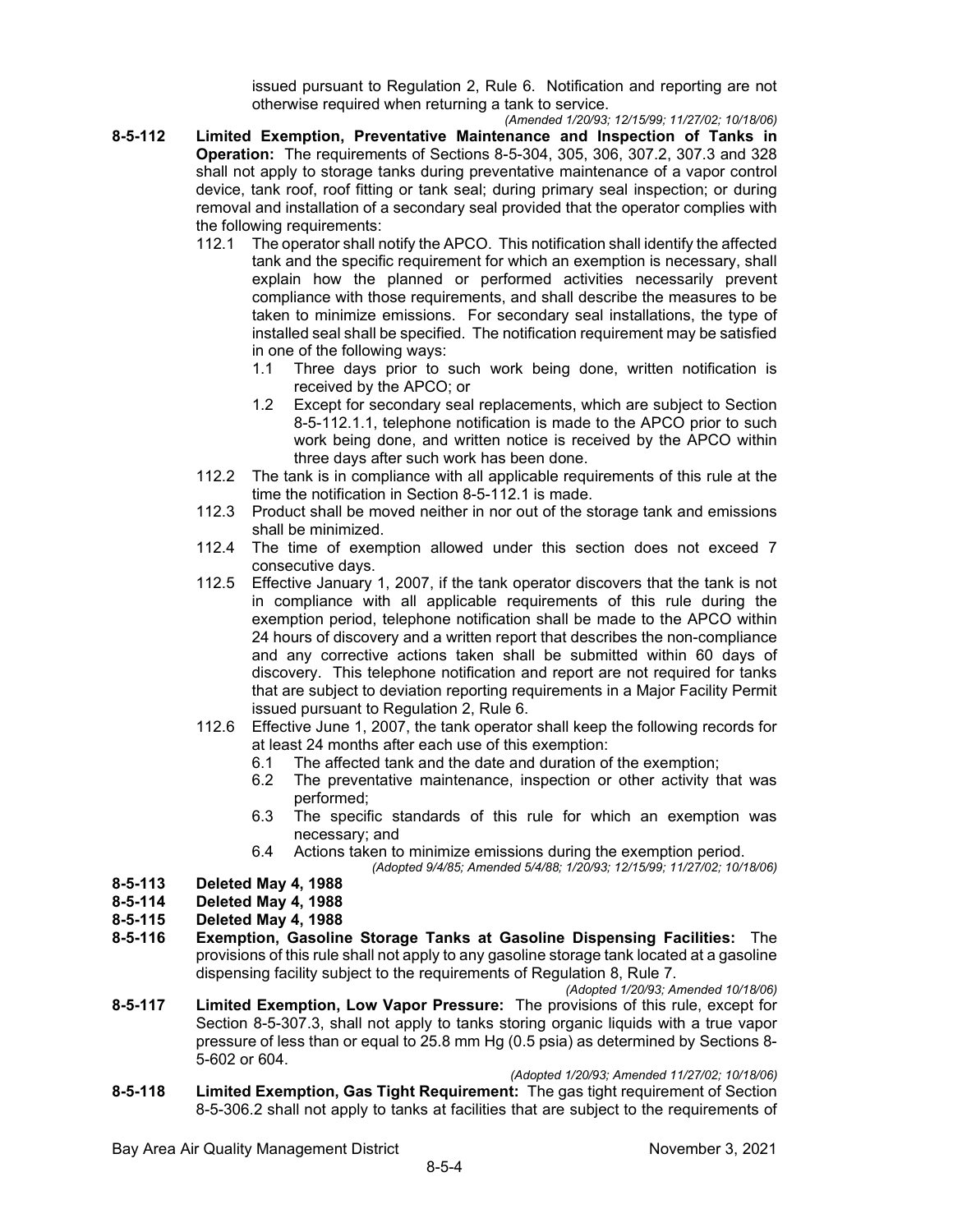Regulation 8, Rule 18.

- **8-5-119 Limited Exemption, Repair Period:** A tank operator who has implemented an Enhanced Monitoring Program pursuant to Section 8-5-411 and who discovers equipment that fails to meet a requirement listed in Section 8-5-119.1 shall not be deemed in violation of that requirement, provided the operator complies with all of the conditions listed in Sections 8-5-119.2 and 119.3. The period of such an exemption shall not exceed the amount of time necessary to meet the requirement in accordance with Section 8-5-119.2.3. An operator shall not be entitled to this exemption for any violation discovered by the APCO during an APCO-initiated inspection.
	- 119.1 The exemption is available only for the following requirements:
		- 1.1 Section 8-5-303.1 (good operating condition requirement only), 303.2 (gas tight requirement only);
		- 1.2 Sections 8-5-304.4, 304.5, 304.6, 305.5 and 305.6;
		- 1.3 Section 8-5-306.2;
		- 1.4 Sections 8-5-307.1 and 307.3;
		- 1.5 Sections 8-5-320.3, 320.4.2, 320.4.3, 320.5.2 (gaps only), 320.5.3 and 320.6;
		- 1.6 Sections 8-5-321.1, 321.3.1, 321.3.2, 321.3.3, and 321.4;
		- 1.7 Sections 8-5-322.1, 322.2, 322.3, 322.4, and 322.5.
	- 119.2 The following conditions shall be met for the exemption to be available:
		- 2.1 The tank operator shall have implemented an Enhanced Monitoring Program in accordance with Section 8-5-411;
		- 2.2 The tank operator shall minimize excess emissions resulting from the failure to meet the requirement as soon as possible, but no later than 8 hours after discovery;
		- 2.3 The tank operator shall bring the tank into compliance with the requirement as soon as possible, but no later than 48 hours after discovery;
		- 2.4 The tank operator shall not move material into or out of the tank until the tank is in compliance with all applicable requirements, except to the extent necessary to make repairs.
	- 119.3 The tank operator shall submit a report within 60 days of any use of this exemption. The report shall include the following:
		- 3.1 the affected tank and the date and duration of the exemption;
		- 3.2 the repair or other activity that was performed;
		- 3.3 the specific requirements of this rule for which an exemption was necessary; and
		- 3.4 actions taken to minimize emissions during the exemption period.

*(Adopted October 18, 2006)*

### **8-5-200 DEFINITIONS**

## **8-5-201 Deleted October 18, 2006**

**Storage Tank:** Any container, reservoir, or tank used for the storage of organic liquids, excluding tanks that are permanently affixed to mobile vehicles such as railroad tank cars, tanker trucks or ocean vessels.

#### *(Adopted 9/4/85; Amended 11/27/02; 10/18/06)*

### **8-5-203 Deleted November 27, 2002**

**8-5-204 Organic Liquid:** Any organic compound that exists as a liquid at actual conditions of use or storage.

#### *(Adopted 9/4/85; Amended 1/20/93)*

**8-5-205 Gasoline:** Any distillate, including aviation gasoline and additives, that has a Reid vapor pressure of four (4.0) pounds or greater.

*(Adopted 9/4/85; Amended 5/4/88, 11/3/21)*

**8-5-206 Gas Tight:** A concentration of organic compounds of less than 100 ppm (expressed as methane) above background, for any point or item, except for pressure relief devices; and less than 500 ppm (expressed as methane) above background, for pressure relief devices only.

*(Adopted 5/4/88; Amended 1/20/93; 11/27/02; 10/18/06)*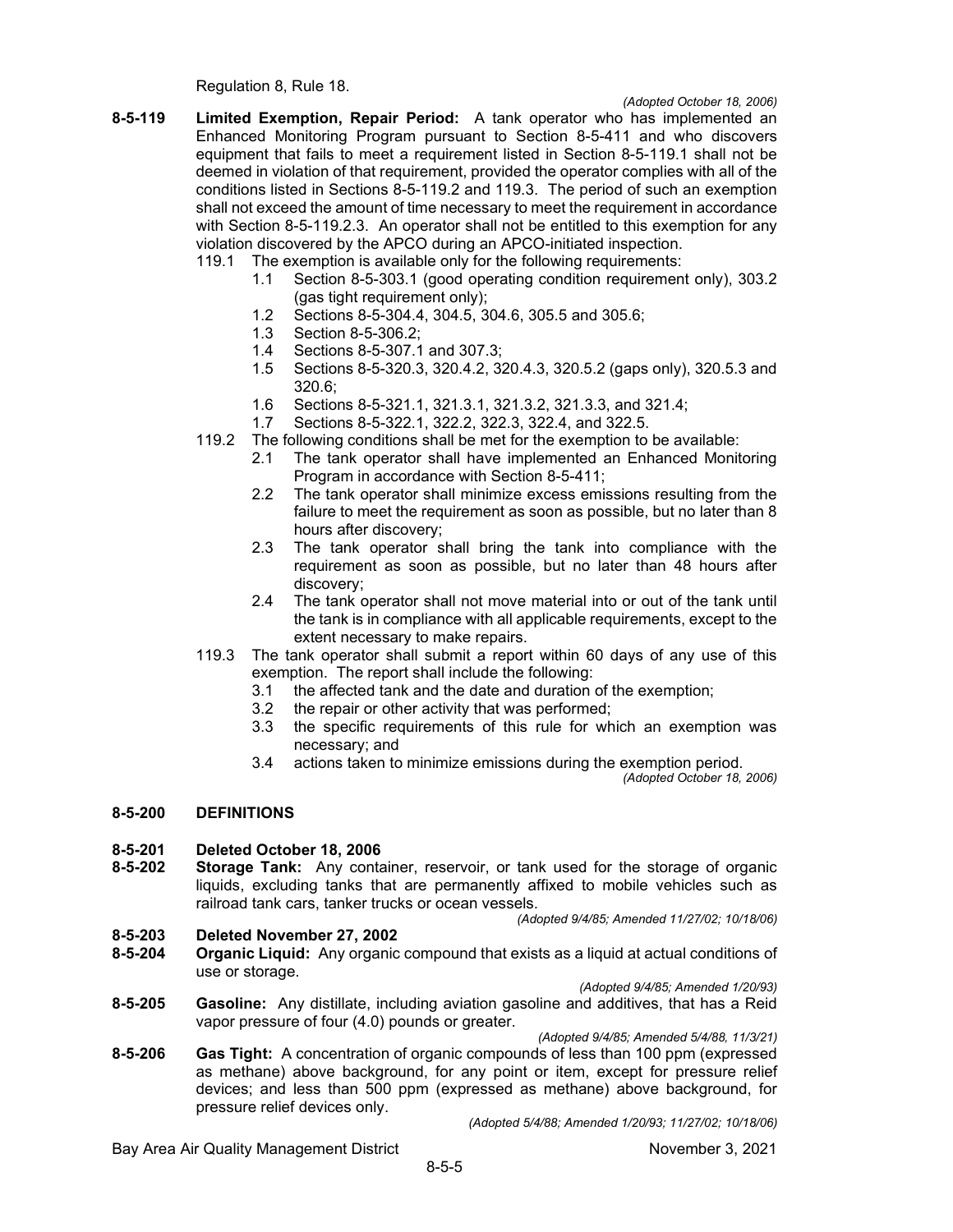**8-5-207 Approved Emission Control System:** A system for reducing emissions to the atmosphere that consists of a collection system and an abatement device, which is approved in writing by the APCO and achieves the overall abatement efficiency specified in the applicable standards section.

*(Adopted 1/20/93; Amended 11/27/02)*

- **8-5-208 Degassing:** The process of removing organic gases from a tank.
- *(Adopted January 20, 1993)* **8-5-209 External Floating Roof Tank:** An open top tank with a storage vessel cover consisting of a double deck or pontoon single deck that rests upon and is supported by the liquid being contained.

*(Adopted 1/20/93; Amended 10/18/06)*

- **8-5-210 Internal Floating Roof Tank:** A tank with a floating cover or roof that rests upon or is floated upon the liquid being contained, and that also has a fixed roof on top of the tank shell to shield the floating roof from wind, rain and other elements. An external floating roof tank that has been retrofitted with a geodesic dome or other fixed roof shall be considered to be an internal floating roof tank for the purposes of this rule. *(Adopted 1/20/93; Amended 11/27/02; 10/18/06)*
- **8-5-211 True Vapor Pressure:** The vapor pressure of a liquid at storage temperature.
- *(Adopted 1/20/93; Amended 11/27/02)* **8-5-212 Organic Compound:** Any compound of carbon, excluding methane, carbon monoxide, carbon dioxide, carbonic acid, metallic carbides or carbonates and ammonium carbonate.

*(Adopted January 20, 1993)*

**8-5-213 Viewport:** An accessible opening in the fixed roof of an internal floating roof tank that measures at least 0.75 meters (30 inches) on each side or at least 0.75 meters (30 inches) in diameter.

*(Adopted January 20, 1993)*

**8-5-214 Gauge Float**: A device to indicate the level of liquid within a tank. The float rests on the liquid surface inside a well in the tank.

*(Adopted December 15, 1999)*

**8-5-215 Guidepole:** An anti-rotation device that is fixed to the top and bottom of a tank, passing through a well in a floating roof. Guidepoles may be solid or be equipped with slots or holes for gauging purposes.

*(Adopted December 15, 1999)*

**8-5-216 Zero Gap Pole Wiper Seal:** A seal with no gap exceeding 0.06 inches between the guidepole or gauge well and pole wiper seal.

*(Adopted December 15, 1999)*

**8-5-217 Decommissioning:** The removal of all organic liquid and gases from a storage tank with the intent of no longer using the tank for storage of organic liquids or gases.

*(Adopted November 27, 2002)*

**8-5-218 Stock Change:** The removal of organic liquids from a tank prior to refilling the tank with a different organic liquid.

*(Adopted November 27, 2002)*

**8-5-219 Tank Cleaning:** The process of washing or rinsing the interior of a storage tank, or removing sludge, or rinsing liquid from a storage tank.

*(Adopted November 27, 2002)*

- **8-5-220 Temporary Removal From Service:** The removal of organic liquid from a storage tank for tank cleaning, stock change, tank repair, roof repair, or removal of contaminated stock, followed by return to service.
- *(Adopted November 27, 2002)* **8-5-221 Liquid Balancing:** The process of reducing the vapor pressure of the contents of a tank by adding lower-vapor pressure liquid without breaking tank vacuum, and, for floating roof tanks, without landing the floating roof on its supports.

*(Adopted November 27, 2002)*

**8-5-222 Pressure Relief Device:** Any device that is used to relieve either positive or negative pressure upstream of the device, or both.

*(Adopted October 18, 2006)*

- **8-5-223 Pressure Vacuum Valve:** A type of pressure relief device that is used to control breathing losses from a fixed-roof tank by allowing slight positive or negative pressure variations in a tank while preventing the movement of gas into or out of the tank.
- *(Adopted October 18, 2006)* **8-5-224 Connection:** Flanged, screwed, or other joined fittings used to connect any piping or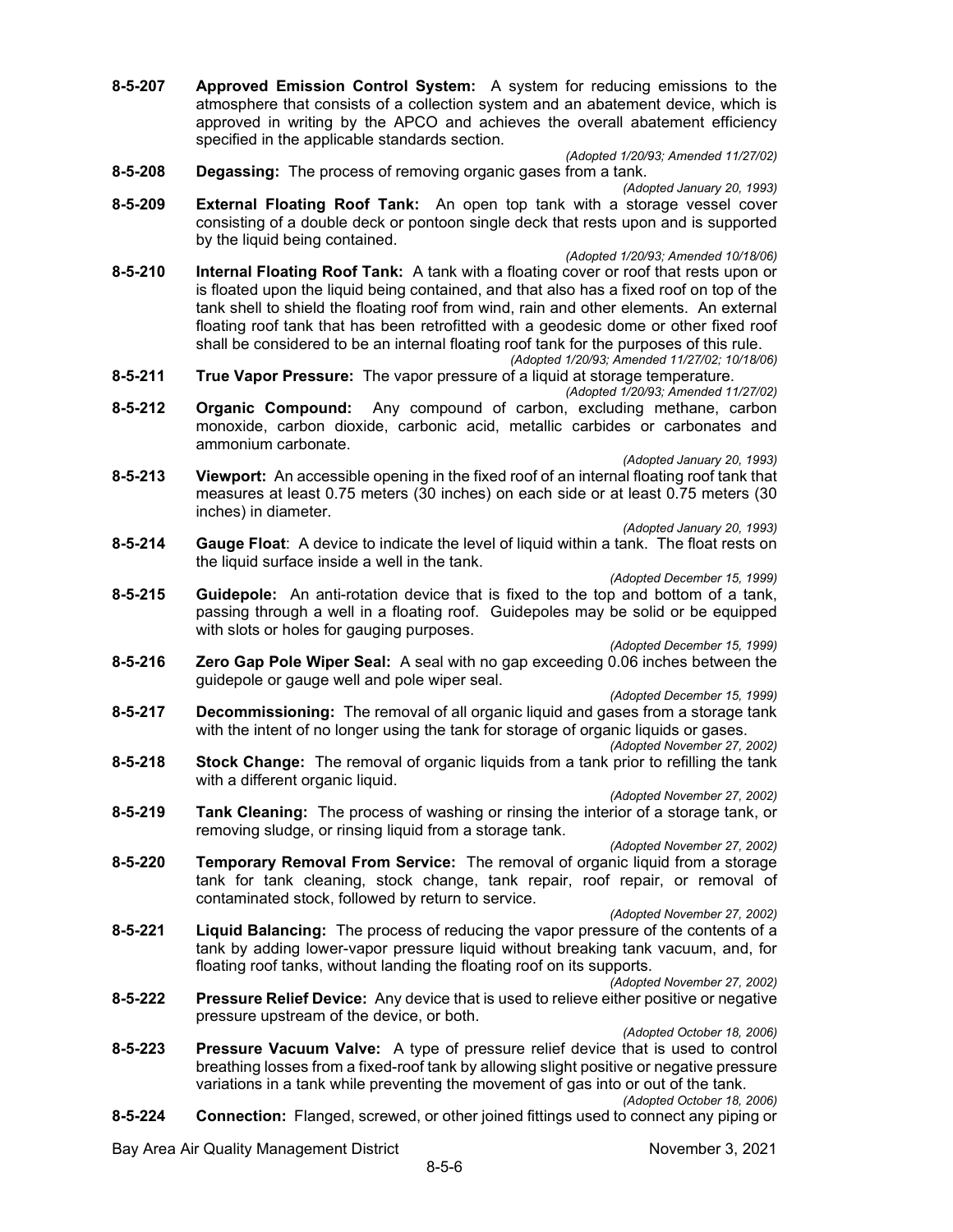equipment.

*(Adopted October 18, 2006)*

- **8-5-225 Good Operating Condition:** A tank component or related equipment is in good operating condition when it operates as designed without visible breaks, cracks or other defects that result in organic emissions.
	- *(Adopted October 18, 2006)*
- **8-5-226 Emission Minimization:** Emission minimization required in Sections 8-5-119.2.2 means reducing excess emissions caused by violation of a rule standard to the lowest achievable level using best modern practices while maintaining the associated tank in service.

*(Adopted October 18, 2006)*

#### **8-5-300 STANDARDS**

**8-5-301 Storage Tanks Control Requirements:** A person shall not store organic liquid in any storage tank unless such tank is equipped with a vapor loss control device that is specified by the table below for the tank capacity, or for a higher capacity, and for the true vapor pressure of the tank organic liquid contents, or for a higher true vapor pressure.

| <b>Tank Capacity</b>                                                                                       | <b>True Vapor Pressure of Tank Organic Contents</b> |                                                                                                                                                         |                                                         |  |  |
|------------------------------------------------------------------------------------------------------------|-----------------------------------------------------|---------------------------------------------------------------------------------------------------------------------------------------------------------|---------------------------------------------------------|--|--|
|                                                                                                            | >0.5 to ≤1.5 psia                                   | >1.5 to <11 psia                                                                                                                                        | $\geq$ 11 psia                                          |  |  |
| $\geq$ 1.0 m <sup>3</sup> to $\leq$ 37.5 m <sup>3</sup><br>(≥264<br>gallons<br>to<br>$\leq$ 9,906 gallons) | Submerged fill pipe                                 | Submerged fill pipe<br>(underground tank<br>or aboveground<br>non-gasoline tank),<br>pressure vacuum<br>valve, internal or<br>external floating<br>roof | Pressure tank or<br>approved emission<br>control system |  |  |
| $>$ 37.5 m <sup>3</sup> to <75 m <sup>3</sup><br>$(>9,906)$ gallons to<br><19,803 gallons)                 | Submerged fill pipe                                 | Submerged fill pipe<br>(underground tank),<br>pressure vacuum<br>valve, internal or<br>external floating<br>roof                                        | Pressure tank or<br>approved emission<br>control system |  |  |
| ≥75 m <sup>3</sup> to <150 m <sup>3</sup><br>$( \geq 19, 803$ gallons to<br><39,626 gallons)               | Submerged fill pipe                                 | Internal or external<br>floating roof                                                                                                                   | Pressure tank or<br>approved emission<br>control system |  |  |
| $\geq$ 150 m <sup>3</sup><br>$(\geq 39, 626$ gallons)                                                      | Internal or external<br>floating roof               | Internal or external<br>floating roof                                                                                                                   | Pressure tank or<br>approved emission<br>control system |  |  |

*(Amended, Renumbered 9/4/85; Amended 5/4/88; 1/20/93; 12/15/99;*

*Amended, Renumbered 11/27/02; Amended 10/18/06)*

- **8-5-302 Requirements for Submerged Fill Pipes:** A submerged fill pipe required by Section 8-5-301 must meet either of the following requirements:
	- 302.1 Where the tank is filled from the top, the end of the discharge pipe or nozzle must be totally submerged when the liquid level is 15 cm (6 in.) from the bottom of the tank.
	- 302.2 Where the tank is filled from the side, the discharge pipe or nozzle must be totally submerged when the liquid level is 46 cm (18 in.) from the bottom of the tank.

*(Adopted 9/4/85; Amended, Renumbered 11/27/02; Amended 10/18/06)* **8-5-303 Requirements for Pressure Vacuum Valves:** A pressure vacuum valve required by Section 8-5-301 must meet the following requirements:

- 303.1 The pressure vacuum valve must be set to either at least 90% of the tank's maximum allowable working pressure, or at least 25.8 mm Hg (0.5 psig), and the valve must be in good operating condition.
- 303.2 The pressure vacuum valve sealing mechanism must remain in a gas tight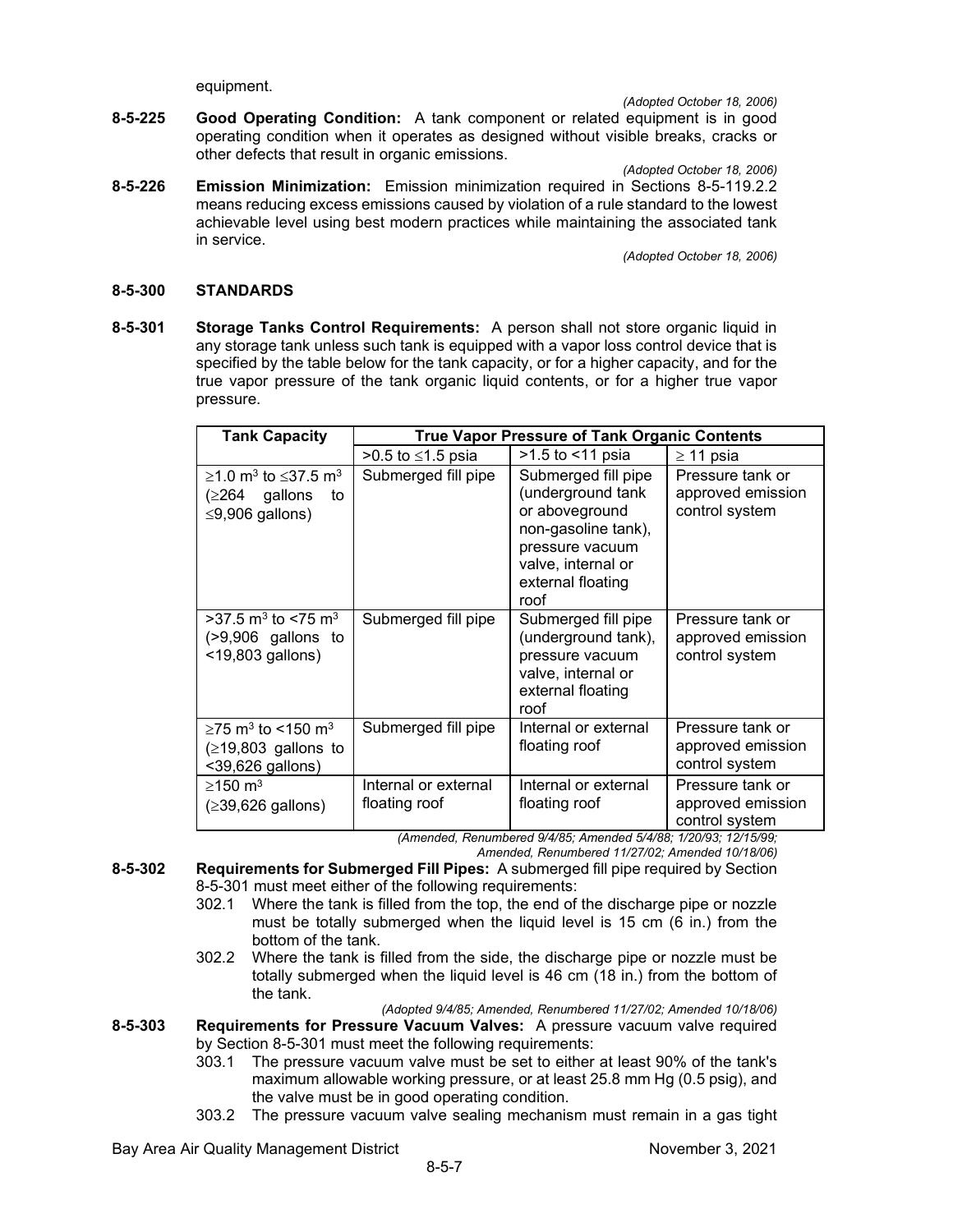condition except when operating pressure exceeds the valve set pressure, or except when the sealing mechanism is vented to a vapor recovery or disposal system that has an overall abatement efficiency of at least 95% by weight. *(Amended 9/4/85; 5/4/88; 1/20/93; Amended, Renumbered, 11/27/02; Amended 10/18/06)*

- **8-5-304 Requirements for External Floating Roof Tanks:** An external floating roof required by Section 8-5-301 must meet the following requirements:
	- 304.1 The floating roof fittings must meet the requirements of Section 8-5-320.
	- 304.2 The floating roof must be equipped with a primary seal that meets the requirements of Section 8-5-321.
	- 304.3 The floating roof must be equipped with a secondary seal that meets the requirements of Section 8-5-322.
	- 304.4 The floating roof must rest on the surface of the liquid tank contents and must be in good operating condition. There shall be no liquid tank contents on top of either the primary or secondary seal, or on top of the floating roof (this requirement does not apply to liquid that clings to the inside tank walls as the tank is drained, or to liquid that drips from the tank walls onto the seals).
	- 304.5 The tank shell must be in good operating condition with no liquid leakage through the shell.
	- 304.6 An external floating roof tank shall not be operated with organic liquid tank contents in any tank pontoon unless the following conditions are met:
		- 6.1 Within 48 hours of discovery of organic liquid in a pontoon, all lids or other openings on the affected pontoon shall be sealed and maintained in a gas tight condition; and
		- 6.2 The next time the tank is removed from service, repairs shall be made on all pontoon leaks on that tank.

*(Amended, Renumbered 9/4/85; Amended 5/4/88; 1/20/93;*

*Amended, Renumbered 11/27/02; Amended 10/18/06)*

- **8-5-305 Requirements for Internal Floating Roof Tanks:** An internal floating roof required by Section 8-5-301 must meet the following requirements:
	- 305.1 For a tank with seals installed on or before February 1, 1993, the tank must be equipped with one of the following:
		- 1.1 A liquid mounted primary seal, mounted in full contact with the liquid in the annular space between the tank shell and floating roof,
		- 1.2 A metallic shoe primary seal, or
		- 1.3 A vapor mounted primary and a secondary seal

If sections of seal with a total length equal to or greater than the diameter of the tank are replaced at one time, or if sections of seal with a total cumulative length equal to or greater than 50% of the total seal circumference are replaced over time, then the seal shall be considered to be newly installed and subject to Section 8-5-305.2.

- 305.2 For a tank with seals installed after February 1, 1993, the tank must be equipped with a liquid mounted or metallic shoe primary seal that meets the requirements of Section 8-5-321 and a secondary seal that meets the requirements of Section 8-5-322.
- 305.3 Internal floating roof tanks that are placed into service or de-gassed after February 1, 1993 shall be equipped with at least 3 viewports in the fixed roof of the tank. This requirement shall not apply to external floating roof tanks retrofitted with domes or other fixed roofs after February 1, 1993, as long as the dome consists of translucent panels through which sufficient light passes to allow inspection of the floating roof seal.
- 305.4 The floating roof fittings must meet the requirements of Section 8-5-320.
- The floating roof must rest on the surface of the liquid tank contents and must be in good operating condition. There shall be no liquid tank contents on top of either the primary or secondary seal, or on top of the floating roof (this requirement does not apply to liquid that clings to the inside tank walls as the tank is drained, or to liquid that drips from the tank walls onto the seals).
- 305.6 The tank shell must be in good operating condition with no liquid leakage through the shell.

*(Amended, Renumbered 9/4/85; Amended 5/4/88; 1/20/93; Amended, Renumbered 11/27/02; Amended 10/18/06)*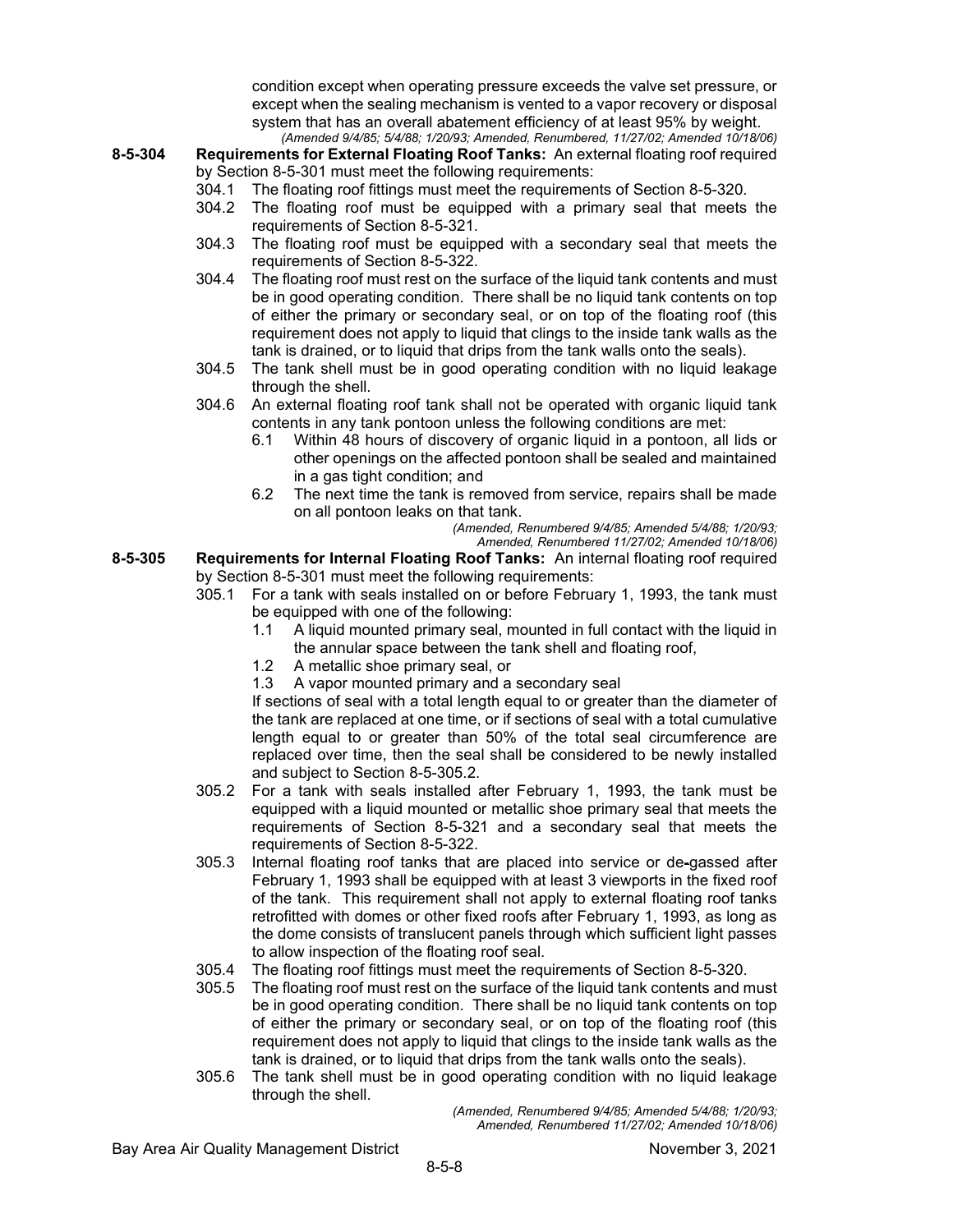- **8-5-306 Requirements for Approved Emission Control Systems:** An Approved Emission Control System required by Section 8-5-301 must meet the following requirements:
	- 306.1 It must provide an abatement efficiency of at least 95% by weight, based on a comparison of controlled emissions to those emissions which would occur from a fixed or cone roof tank in the same product service without an approved emission control system, expressed as a percentage. Baseline emissions shall be calculated using the criteria in API Bulletin 2518
	- 306.2 It must be gas tight.
	- *(Amended 1/20/93; Amended, Renumbered 11/27/02; Amended 10/18/06)*
- **8-5-307 Requirements for Fixed Roof Tanks, Pressure Tanks and Blanketed Tanks:**
	- 307.1 Fixed roof tank shells and pressure tank shells must be in good operating condition with no liquid leakage through the shell.
	- 307.2 A pressure tank must maintain working pressures sufficient at all times to prevent organic vapor or gas loss to the atmosphere.
	- 307.3 The sealing mechanism on pressure relief devices located on pressure tanks and on tanks blanketed with organic gases other than natural gas shall be maintained in a gas tight condition except when operating pressure exceeds the valve set pressure, or except when the sealing mechanism is vented to a vapor recovery or disposal system that has an overall abatement efficiency of at least 95% by weight.

*(Adopted 9/4/85; Amended 5/4/88; 1/20/93; Amended, Renumbered 11/27/02; Amended 11/18/06)* **8-5-310 Deleted May 4, 1988**

- **8-5-311 Deleted November 27, 2002**
- 
- **8-5-312 Deleted January 20, 1993 8-5-313 Deleted January 20, 1993**
- 
- **8-5-314 Deleted January 20, 1993 8-5-320 Floating Roof Tank Fitting Requirements:** The fittings on any floating roof storage tank subject to Section 8-5-304 or 305 shall meet the following conditions:
	- 320.1 Deleted November 27, 2002.
	- 320.2 All openings through the floating roof, except pressure relief devices, shall provide a projection below the liquid surface to prevent belching of liquid and reduce escaping organic vapors.
	- 320.3 All openings through the floating roof, except floating roof legs, shall be equipped with a gasketed cover, seal or lid, which shall meet either of the following requirements, as applicable, except as provided in Sections 8-5- 320.4, 320.5 or 320.6.
		- 3.1 The gasketed cover, seal or lid shall have no measurable gap exceeding 0.32 cm (1/8 in.), except when the opening is in use.
		- 3.2 For inaccessible openings on internal floating roof tanks, there shall be no visible gaps as viewed from the fixed roof manway or viewports, except when the opening is in use.
	- 320.4 Solid sampling or gauging wells, and similar fixed projections through a floating roof such as an anti-rotational pipe, shall meet the following conditions:
		- 4.1 The well shall provide a projection below the liquid surface.
		- 4.2 The well shall be equipped with a cover, seal or lid, which shall at all times be in a closed position with no gap exceeding 0.32 cm (1/8 in.), except when the well is in use.
		- 4.3 The gap between the well and the roof shall be added to the gaps measured to determine compliance of the secondary seal and in no case shall exceed 1.3 cm (1/2 in.).
	- 320.5 Slotted sampling or gauging wells, and similar fixed projections through a floating roof such as an anti-rotational pipe, shall meet the following conditions:<br>5.1 The v
		- The well shall provide a projection below the liquid surface.
		- 5.2 The well on an external floating roof shall be equipped with the following: a sliding cover, a cover gasket, a pole sleeve, pole wiper and an internal float and float wiper designed to minimize the gap between the float and the well, provided that the gap shall in no case exceed 1.3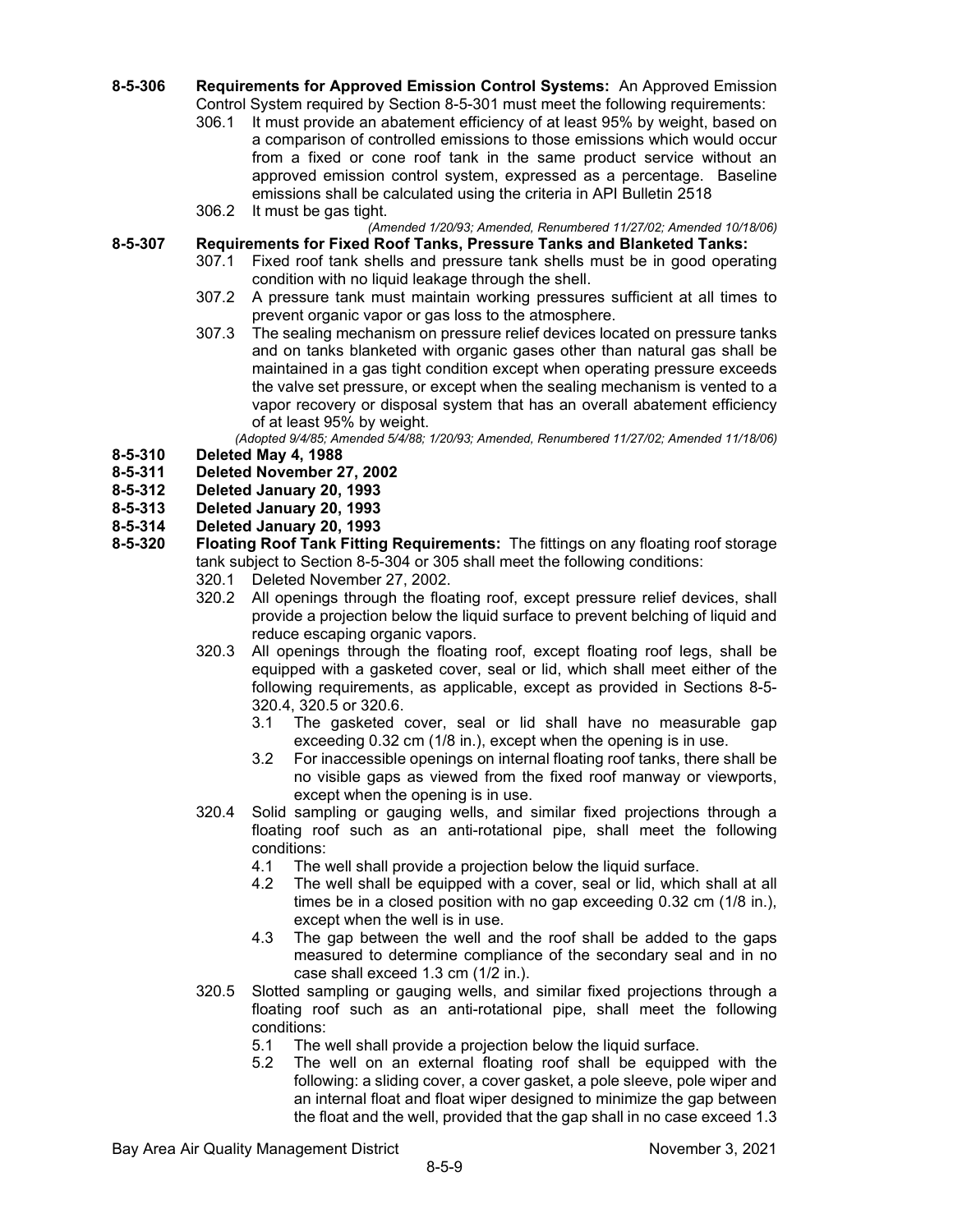cm (1/2 in.), or shall be equipped with a well gasket, a zero gap pole wiper seal and a pole sleeve that projects below the liquid surface.

- 5.3 The gap between the well and the roof shall be added to the gaps measured to determine compliance of the secondary seal and in no case shall exceed 1.3 cm (1/2 in.).
- 320.6 Any emergency roof drain shall be provided with a slotted membrane fabric cover, or equivalent, that covers at least 90% of the area of the opening.
- *(Amended 9/4/85; 5/4/88; 1/20/93; 12/15/99; 11/27/02; 10/18/06)* **8-5-321 Primary Seal Requirements:** A person shall not operate a storage tank equipped with a primary seal subject to the requirements of Section 8-5-304 or 305 unless such tank meets the following conditions:
	- 321.1 There shall be no holes, tears, or other openings in the primary seal fabric that allow the emission of organic vapors.
	- 321.2 The seal shall be either a metallic shoe or a liquid mounted type, except as provided in Section 8-5-305.1.3.
	- 321.3 Metallic-shoe-type seals shall be installed so that one end of the shoe extends into the stored liquid and the other end extends a minimum vertical distance of 61 cm (24 in.) for external floating roofs and 18 inches for internal floating roofs above the stored liquid surface. Measurements of the gap between tank shell and seals shall be made around the full circumference of the tank, and measured gaps shall meet the following requirements:
		- 3.1 The geometry of the shoe shall be such that the maximum gap between the shoe and the tank shell is no greater than double the gap allowed by the seal gap criteria for a length of at least 46 cm (18 in.) in the vertical plane above the liquid surface.
		- 3.2 For welded tanks, no gap between the tank shell and the primary seal shall exceed 3.8 cm (1-1/2 in.). No continuous gap greater than 0.32 cm (1/8 in.) shall exceed 10% of the circumference of the tank. The cumulative length of all primary seal gaps exceeding 1.3 cm (1/2 in.) shall be not more than 10% of the circumference, and the cumulative length of all primary seal gaps exceeding 0.32 cm (1/8 in.) shall be not more than 40% of the circumference.
		- 3.3 For riveted tanks, no gap between the tank shell and the primary seal shall exceed 6.4 cm (2-1/2 in.). The cumulative length of all primary seal gaps exceeding 3.8 cm (1-1/2 in.) shall be not more than 10% of the circumference.
	- 321.4 For resilient-toroid-seal equipped tanks, no gap between the tank shell and the primary seal shall exceed 1.3 cm (1/2 in.). The cumulative length of all gaps exceeding 0.32 cm (1/8 in.) shall be not more than 5% of the circumference. Measurements of the gap shall be made around the full circumference of the tank.
- *(Amended 1/20/93; 12/15/99; 11/27/02; 10/18/06)* **8-5-322 Secondary Seal Requirements:** A person shall not operate a storage tank equipped with a secondary seal subject to the requirements of Sections 8-5-304 or 305, unless such tank meets the following requirements. In determining compliance with seal gap requirements, measurements of the gap between tank shell and seals shall be made around the full circumference of the tank.
	- 322.1 There shall be no holes, tears, or other openings in the secondary seal fabric that allow the emission of organic vapors.
	- 322.2 The secondary seal shall allow easy insertion of probes up to 3.8 cm (1-1/2 in.) in width in order to measure gaps in the primary seal.
	- 322.3 No gap between the tank shell and the secondary seal shall exceed 1.3 cm (1/2 in.). The cumulative length of all secondary seal gaps exceeding 0.32 cm (1/8 in.) shall be not more than 5% of the circumference of the tank.
	- 322.4 For riveted tanks, the secondary seal shall consist of at least two sealing surfaces, such that the sealing surfaces prevent the emission of organic compounds around the rivets. Serrated sealing surfaces are allowable if the length of serration does not exceed 15.2 cm (6 in.).
	- 322.5 For welded external floating roof tanks with seals installed after September 4,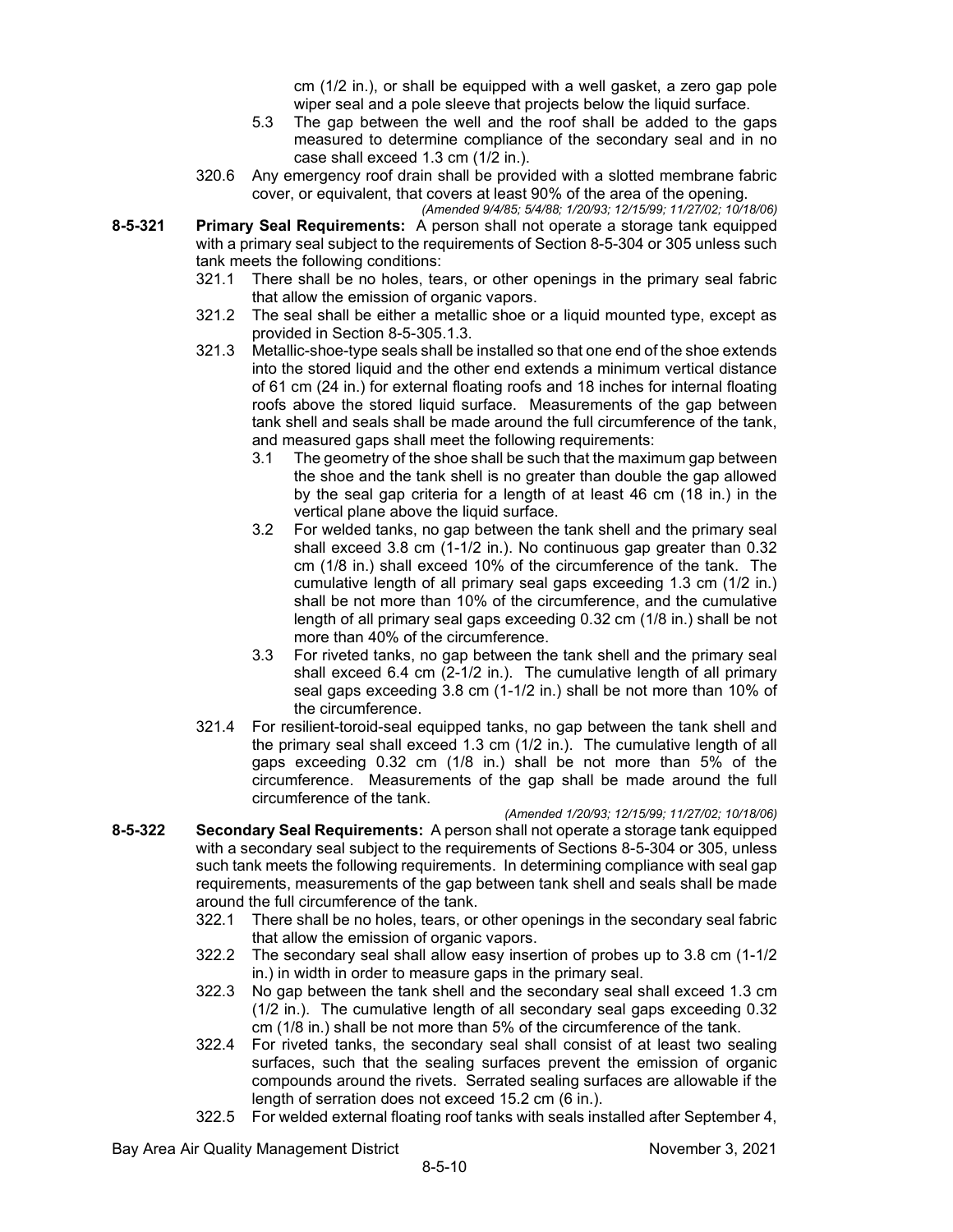1985 or welded internal floating roof tanks with seals installed after February 1, 1993, no gap between the tank shell and the secondary seal shall exceed 1.5 mm (0.06 in.). The cumulative length of all secondary seal gaps exceeding 0.5 mm (0.02 in.) shall be not more than 5% of the circumference of the tank excluding gaps less than 5 cm (1.79 in.) from vertical weld seams. If sections of seal with a total length equal to or greater than the diameter of the tank are replaced at one time, or if sections of seal with a total cumulative length equal to or greater than 50% of the total seal circumference are replaced over time, then the seal shall be considered to be newly installed for the purpose of this section.

322.6 The secondary seal shall extend from the roof to the tank shell and shall not be attached to the primary seal.

*(Amended 1/20/93; 11/27/02; 10/18/06)*

- **8-5-323 Deleted January 20, 1993**
- **8-5-324 Deleted January 20, 1993**
- **8-5-325 Deleted January 20, 1993**
- **8-5-326 Deleted May 4, 1988**
- **8-5-327 Deleted May 4, 1988**
- **8-5-328 Tank Degassing Requirements:** A tank operator shall not open the interior vapor space of a tank subject to this rule to the atmosphere through a hatch or manway, except to connect or disconnect degassing equipment or to conduct tank contents or emissions sampling, unless such tank meets the following conditions:
	- 328.1 For tanks larger than 75  $\text{m}^3$ , the emissions of organic compounds resulting from degassing shall be controlled by an abatement device that collects and processes all organic vapors and gases and has an abatement efficiency of at least 90% by weight. The system shall be operated until the concentration of organic compounds in the tank is less than 10,000 ppm expressed as methane. In order to satisfy this requirement, effective June 1, 2007, the residual organic concentration must be measured to be less than 10,000 ppm as methane for at least four consecutive measurements performed at intervals no shorter than 15 minutes each.
	- 328.2 For all tanks subject to this rule, tank degassing shall not commence after the District predicts an excess of the Federal or State Ambient Air Quality Standard for ozone for the following day, unless emissions resulting from degassing are controlled as required by Section 8-5-328.1.
	- 328.3 Effective June 1, 2007, the tank operator shall provide written notification that is received by the APCO at least 3 days before the start of a degassing operation that is subject to this rule. However, where degassing must be performed on an emergency basis, telephone notification shall be made to the APCO within 8 hours of commencing degassing. This notification shall identify the tanks to be degassed, including their location and the liquid stored in the tanks, the nature of the emergency, and the time and date degassing will commence.

*(Adopted 1/20/93; Amended 11/27/02; 10/18/06)*

## **8-5-329 Deleted November 27, 2002**

## **8-5-330 Deleted November 27, 2002**

- **8-5-331 Tank Cleaning Requirements:** Effective June 1, 2007, tank interior cleaning agents must meet the following requirements, unless all organic vapors and gases emitted during tank cleaning are collected and processed at an abatement device that has an abatement efficiency of at least 90% by weight.
	- 331.1 Agents used to clean tank interiors shall have an initial boiling point greater than 302 degrees F, a true vapor pressure less than 0.5 psia, or a VOC content less than 50 grams per liter.
	- 331.2 Except as allowed in Section 8-5-331.3, steam shall not be used to clean tank interiors at facilities that operate wastewater treatment facilities.
	- 331.3 Steam may be used to remove scale or film from tank interior surfaces only after routine tank cleaning, including sludge removal, has been completed. *(Adopted October 18, 2006)*
- **8-5-332 Sludge Handling Requirements:** Effective June 1, 2007, the operator of a tank shall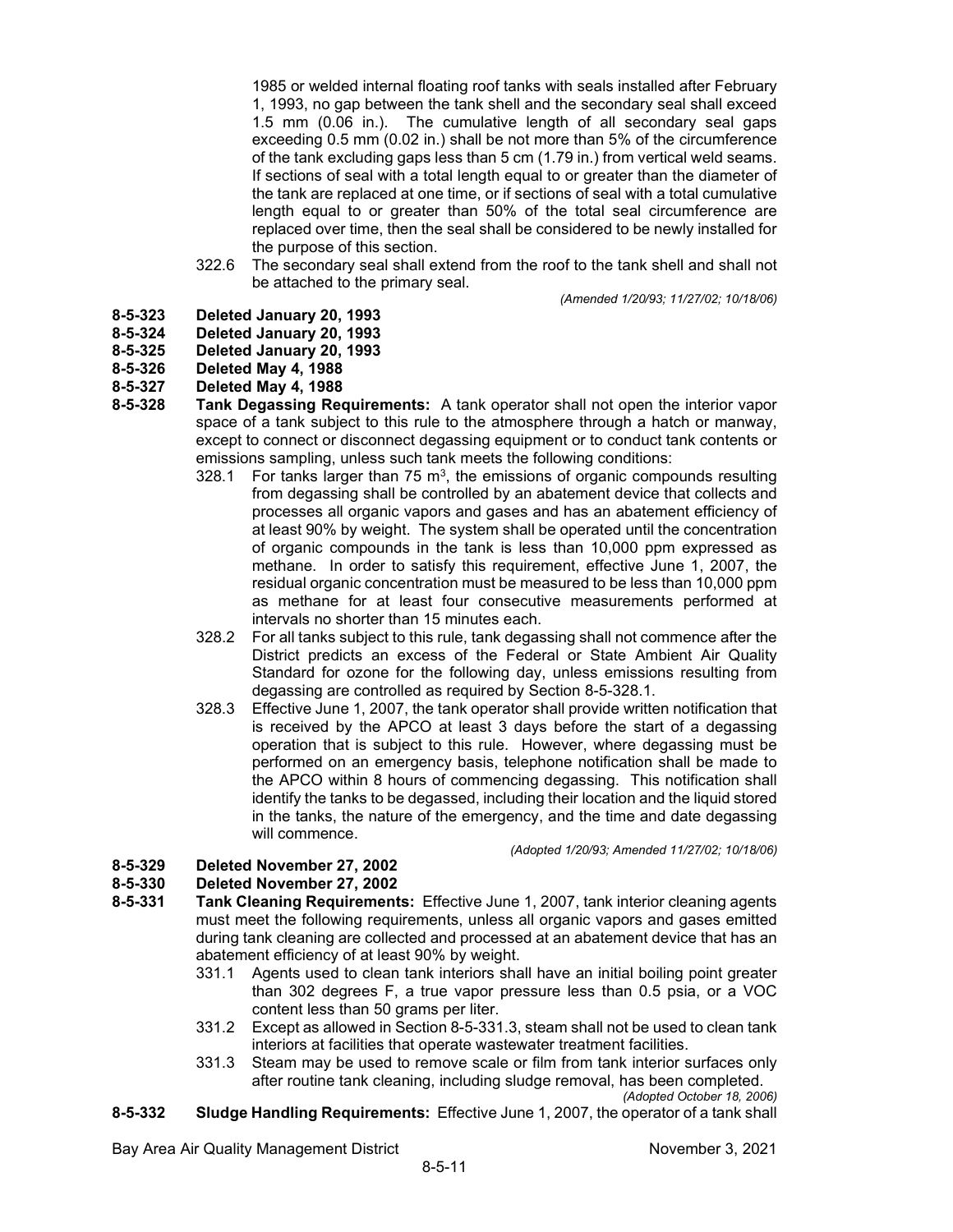place sludge removed from that tank directly into a sludge container that meets the following requirements. This section applies to sludge removed from any tank that was subject to the requirements of this rule at any time since it was last put into service.

- 332.1 The sludge container shall allow no liquid leakage.
- 332.2 The sludge container shall have no measurable gap exceeding 1.3 cm (1/2 in.) except when the container is being loaded or unloaded, and except during sludge sampling or treatment.

*(Adopted October 18, 2006)*

### **8-5-400 ADMINISTRATIVE REQUIREMENTS**

- **8-5-401 Inspection Requirements for External Floating Roof Tanks:** Tanks subject to the requirements of Section 8-5-304 shall be inspected by the operator as follows:
	- 401.1 The entire circumference of each primary and secondary seal shall be inspected for compliance with the requirements of Sections 8-5-321 and 8-5- 322 twice per calendar year at 4 to 8 month intervals, and 4 times per calendar year at 2 to 4 month intervals for tanks subject to enhanced monitoring pursuant to Section 8-5-411. If a new primary or secondary seal is installed, or if a primary or secondary seal is repaired, both seals shall be inspected at the time of the seal installation or repair. Flexible wiper seals shall be inspected when the outer edge of the seal is curved upward.
	- 401.2 Tank fittings shall be inspected for compliance with the requirements of Section 8-5-320 twice per calendar year at 4 to 8 month intervals, and 4 times per calendar year at 2 to 4 month intervals for tanks subject to enhanced monitoring pursuant to Section 8-5-411.
- *(Amended 1/20/93; Amended, Renumbered 11/27/02; Amended 10/18/06)* **8-5-402 Inspection Requirements for Internal Floating Roof Tanks:** Tanks subject to the requirements of Section 8-5-305 shall be inspected by the operator as follows:
	- 402.1 The entire circumference of each primary and secondary seal shall be inspected for compliance with the requirements of Sections 8-5-321 and 8-5- 322. The time between inspections shall not exceed 10 years. If a new primary or secondary seal is installed, or if a primary or secondary seal is repaired, both seals shall be inspected at the time of the seal installation or repair. Flexible wiper seals shall be inspected when the outer edge of the seal is curved upward.
	- 402.2 The entire circumference of the outermost seal (secondary seal where so equipped, or primary seal where no secondary seal is required) shall be visually inspected for compliance with the requirements of Sections 8-5- 305.1, 8-5-305.2, 8-5-305.3, 8-5-321.1 and 8-5-322.1 twice per calendar year at 4 to 8 month intervals, and 4 times per calendar year at 2 to 4 month intervals for tanks subject to enhanced monitoring pursuant to Section 8-5- 411. Flexible wiper seals shall be inspected when the outer edge of the seal is curved upward.
	- 402.3 Tank fittings shall be inspected for compliance with the requirements of Section 8-5-320 twice per calendar year at 4 to 8 month intervals, and 4 times per calendar year at 2 to 4 month intervals for tanks subject to enhanced monitoring pursuant to Section 8-5-411. Standards involving gap measurements shall be checked whenever the tank roof is accessible, but need not be checked more frequently than twice per calendar year, or 4 times per calendar year for tanks subject to enhanced monitoring pursuant to Section 8-5-411.

*(Amended 1/20/93; Amended, Renumbered 11/27/02; Amended 10/18/06)* **8-5-403 Inspection Requirements for Pressure Relief Devices:** Pressure relief devices, including pressure vacuum valves, shall be inspected by the tank operator for compliance with the following requirements twice per calendar year at 4 to 8 month intervals, and 4 times per calendar year at 2 to 4 month intervals for tanks subject to enhanced monitoring pursuant to Section 8-5-411:

403.1 Pressure vacuum valves: gas tight standards in Section 8-5-303.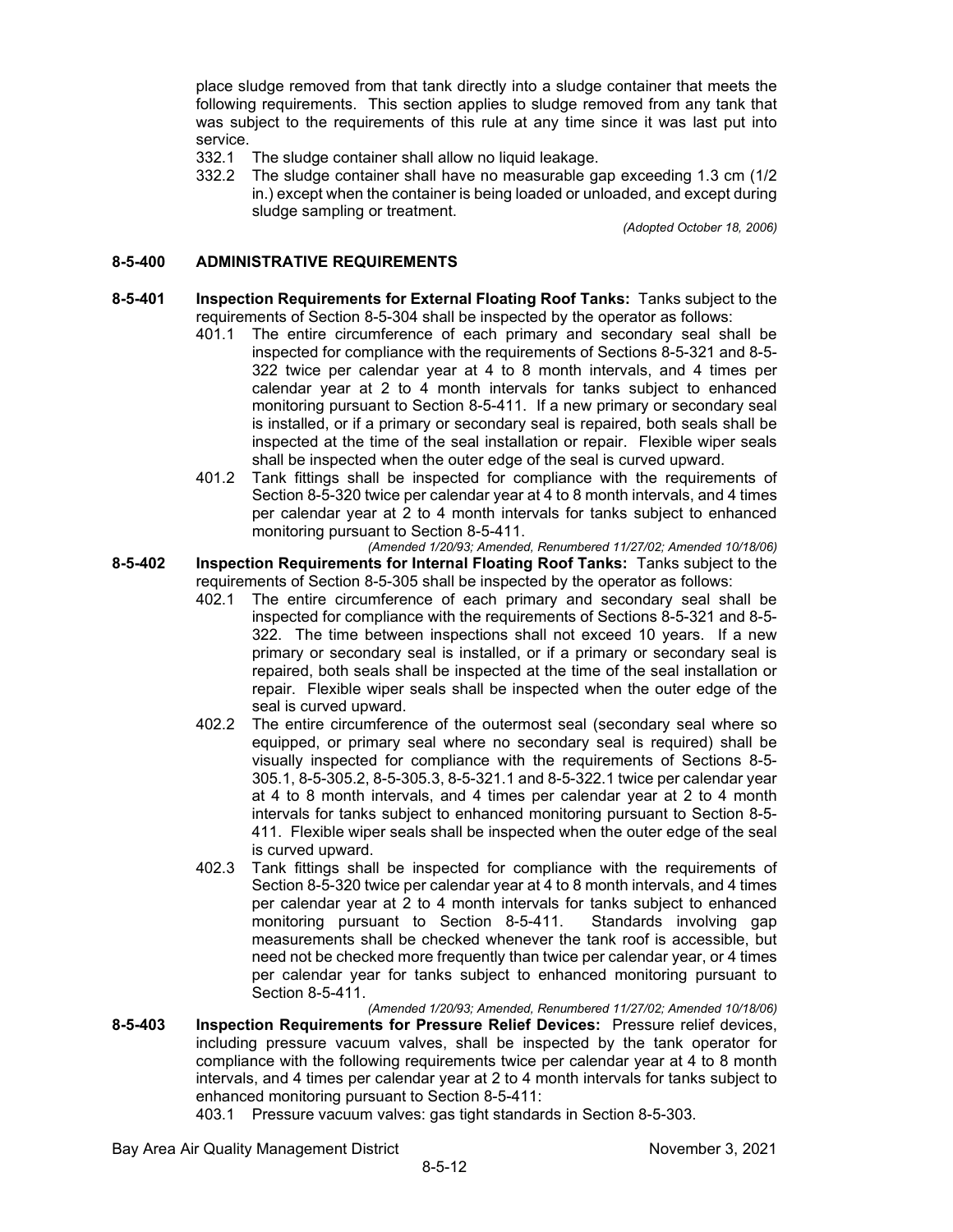- 403.2 Effective June 1, 2007, for all pressure relief devices except pressure vacuum valves: gas tight standard in Section 8-5-307.3.
- *(Adopted 11/27/02; Amended 10/18/06)* **8-5-404 Inspection, Abatement Efficiency Determination and Source Test Reports:** Within 60 days of any inspection, abatement efficiency determination or source test required by this rule, a report shall be submitted to the APCO that certifies compliance with each individual requirement associated with the inspection, abatement efficiency determination or source test, and that includes data, supported by necessary calculations, to support this certification.

*(Amended, Renumbered 9/4/85; Amended 5/4/88; 1/20/93; 11/27/02; 10/18/06)*

## **8-5-405 Deleted October 18, 2006**

## **8-5-410 Deleted May 4, 1988**

- **Enhanced Monitoring Program:** The operator of a tank that is subject to this rule may implement an Enhanced Monitoring Program by complying with all of the following:<br>411.1 T
	- The tank operator shall submit to the APCO a list of all tanks at a facility that are subject to this rule, and the capacity of each tank. At least 25% of these tanks, but no less than 1 tank at each facility, shall be selected by the operator for enhanced monitoring. The selected tanks shall constitute at least 20% of the total tank capacity at the facility that is subject to this rule. Only external floating roof tanks may be selected for enhanced monitoring unless there are not enough to constitute 25% of the total number of tanks. In this case, other tank types may be selected as necessary to constitute the required number. All tanks selected for enhanced monitoring must be subject to Section 8-5- 401, 402 or 403.
	- 411.2 An Enhanced Monitoring Program shall go into effect at a facility after the APCO determines that the criteria in Section 411.1 are satisfied. The specific tanks selected by the operator for enhanced monitoring may be changed at any time by the operator upon written notification to the APCO provided that the criteria in Section 8-5-411.1 continue to be satisfied. An Enhanced Monitoring Program may be discontinued at any time by the operator upon written notification to the APCO.
	- 411.3 The operator shall perform enhanced monitoring as specified in Sections 8- 5-401, 402 and 403.

#### *(Adopted October 18, 2006)*

**8-5-412 Monitoring of Leaking Pontoons**: The operator of a floating roof tank on which a leaking pontoon has been discovered shall inspect the lids and other openings on any leaking pontoon for compliance with the requirements of Section 8-5-304.6.1 once per calendar quarter beginning the quarter after the leaking pontoon is discovered until a repair of the leak is completed.

*(Adopted October 18, 2006)*

### **8-5-500 MONITORING AND RECORDS**

### **8-5-501 Records:**

- 501.1 A person who operates a tank subject to this rule shall keep an accurate record of the type and amount of liquids stored, type of blanket gases used, and the true vapor pressure ranges of such liquids and gases. These records shall be kept for at least 24 months.
- 501.2 For internal and external floating roof tanks, a tank operator who replaces all or part of a primary or secondary seal shall keep an accurate record of the length of seal replaced and the date(s) on which replacement occurred. These records shall be kept for at least 10 years.
- 501.3 Unless otherwise specified, the tank operator shall retain all records required by this rule, and shall retain copies of any report, notification or other submittal required by this rule for at least 24 months.
- 501.4 The tank operator shall keep engineering data sheets showing setpoints for pressure vacuum valves installed after June 1, 2007.

*(Amended 1/20/93; 11/27/02; 10/18/06)*

**8-5-502 Source Test Requirements:** Any tank operator who uses an Approved Emission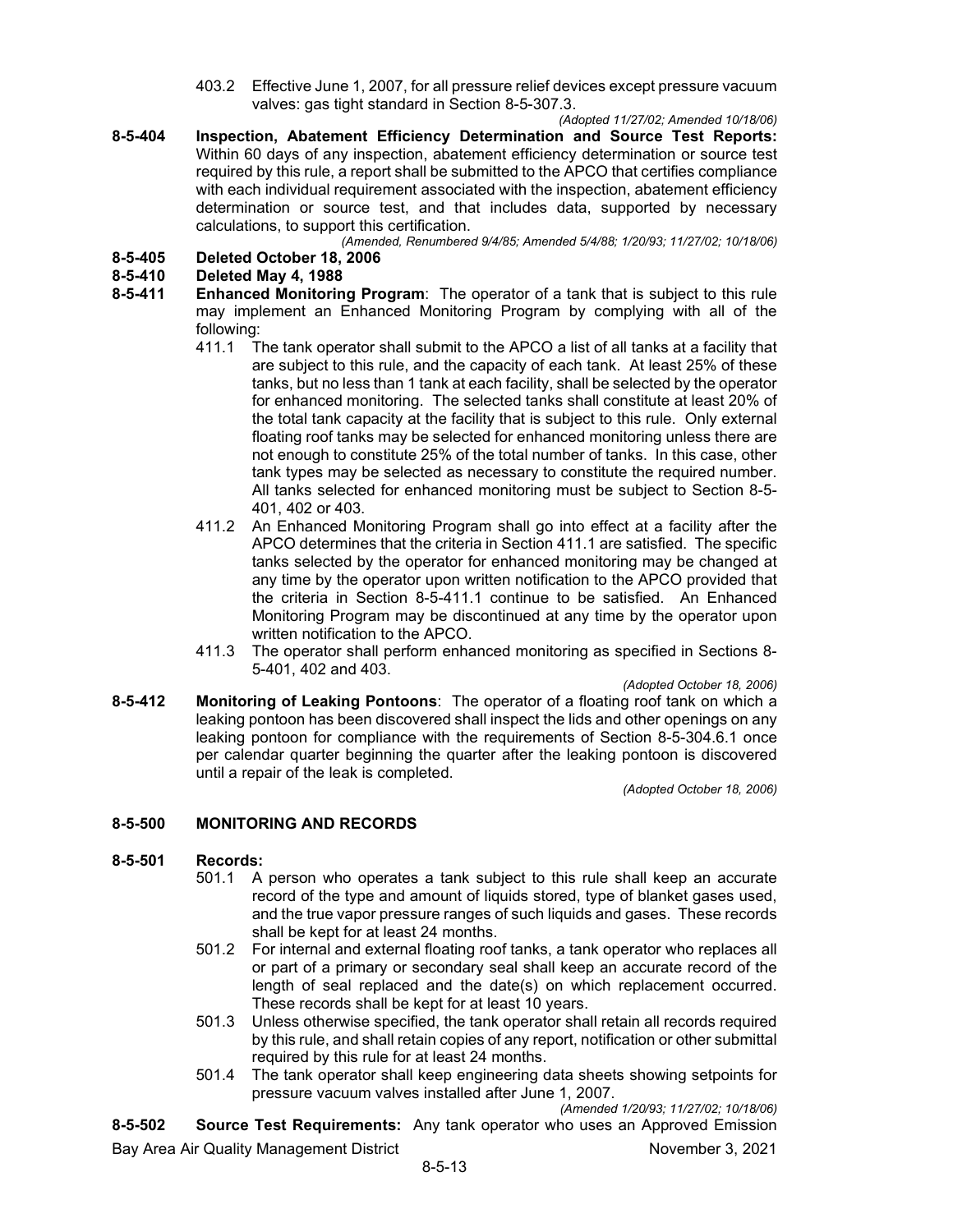Control System or other abatement device to comply with the requirements of this rule shall perform a source test as specified in this section. Source testing, including prior notification of the District, shall be performed in accordance with the Manual of Procedures, Volume IV. This section does not apply to any device that collects all emissions and vents them to a fuel gas collection system for combustion, or to any device that is subject to periodic source testing in accordance with a District permit to operate.

- 502.1 A tank operator using an Approved Emission Control System or other abatement device to comply with the requirements of Sections 8-5-303.2, 306.1 or 307.3 shall perform a source test on the system verifying operation at the required abatement efficiency at least once in any calendar year in which the system is used to comply with this rule.
- 502.2 A tank operator using an abatement device to comply with the requirements of Sections 8-5-328.1 or 331 shall:
	- 2.1 Demonstrate that a source test on the system verifying operation at the required abatement efficiency was completed within the 12 months prior to the operator's commencement of use and shall maintain a complete copy of the source test report; or
	- 2.2 Perform such a source test during the operation in question.

#### *(Adopted 1/20/93; Amended 11/27/02; 10/18/06)*

### **8-5-503 Deleted October 18, 2006**

### **8-5-600 MANUAL OF PROCEDURES**

**8-5-601 Analysis of Samples, Reid Vapor Pressure**: Samples of organic compounds as specified in this rule shall be analyzed for Reid vapor pressure as prescribed in the Manual of Procedures, Volume III, Lab Method 13 or any other method approved by the APCO.

*(Amended 9/4/85; 5/4/88; 10/18/06; 11/3/21)*

- **8-5-602 Analysis of Samples, True Vapor Pressure:** Samples of organic compounds not listed in Table I shall be analyzed for true vapor pressure at the tank storage temperature as prescribed in the Manual of Procedures, Volume III, Lab Method 28 or any other method approved by the APCO.
- *(Adopted 9/4/85; Amended 5/4/88; 10/18/06; 11/3/21)* **8-5-603 Determination of Abatement Efficiency:** Abatement efficiency of an Approved Emission Control System or other abatement device as specified in Section 8-5-502 shall be determined as prescribed in the Manual of Procedures, Volume IV, ST-7 or any other method approved by the APCO. For Approved Emission Control Systems subject to Section 8-5-306.1 only, baseline emissions shall be determined as specified in Section 8-5-306.1.

*(Renumbered 9/4/85; Amended 1/20/93; 11/27/02; 10/18/06; 11/3/21)*

**8-5-604 Determination of Applicability Based on True Vapor Pressure**: Table I shall be used to determine if a storage tank is subject to the requirements of this rule. For organic compounds not listed in Table I, refer to Sections 8-5-601 or 602.

*(Adopted 9/4/85; Amended 5/4/88; 1/20/93; 10/18/06)*

### **8-5-605 Deleted October 18, 2006**

- **8-5-605 Measurement of Leak Concentrations and Residual Concentrations:** Determination of organic compound concentrations shall be conducted as follows:
	- 605.1 Any instrument used for the measurement of organic compound concentration shall be a combustible gas indicator that meets the specifications and performance criteria of and has been calibrated in accordance with EPA Reference Method 21 (40 CFR 60, Appendix A).
	- 605.2 Measurements of organic compound concentration, except as otherwise specified, shall be conducted in accordance with EPA Reference Method 21 (40 CFR 60, Appendix A). Measurements of residual organic concentration required by Section 8-5-328.1 shall be measured with the instrument probe inlet placed at least 12 inches above the bottom of the tank and above the surface of any sludge material on the bottom of the tank, and at least 12 inches inside the tank measured from the inner surface of the tank wall.

*(Adopted 1/20/93; Amended 11/27/02; 10/18/06)*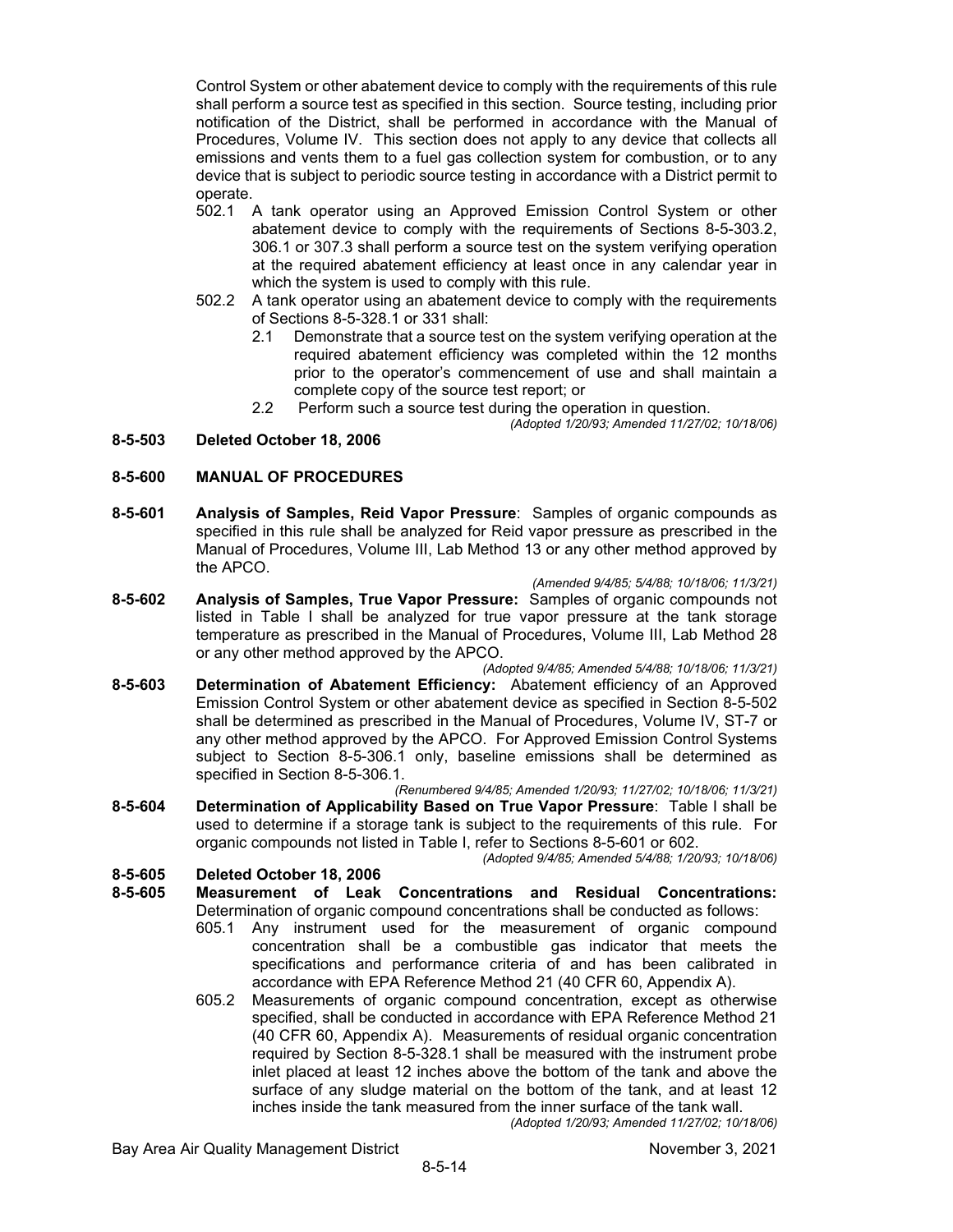# **8-5-606 Analysis of Samples, Tank Cleaning Agents**

- Initial boiling point shall be determined in accordance with ASTM D-1078-93, or by an alternate method approved in writing by the APCO and U.S. EPA.
- 606.2 True vapor pressure shall be determined in accordance with the Manual of Procedures, Volume III, Method 28, or by an alternate method approved in writing by the APCO and U.S. EPA.
- 606.3 VOC content shall be determined in accordance with the Manual of Procedures, Volume III, Method 31, or by an alternate method approved in writing by the APCO and U.S. EPA.

*(Adopted October 18, 2006)*